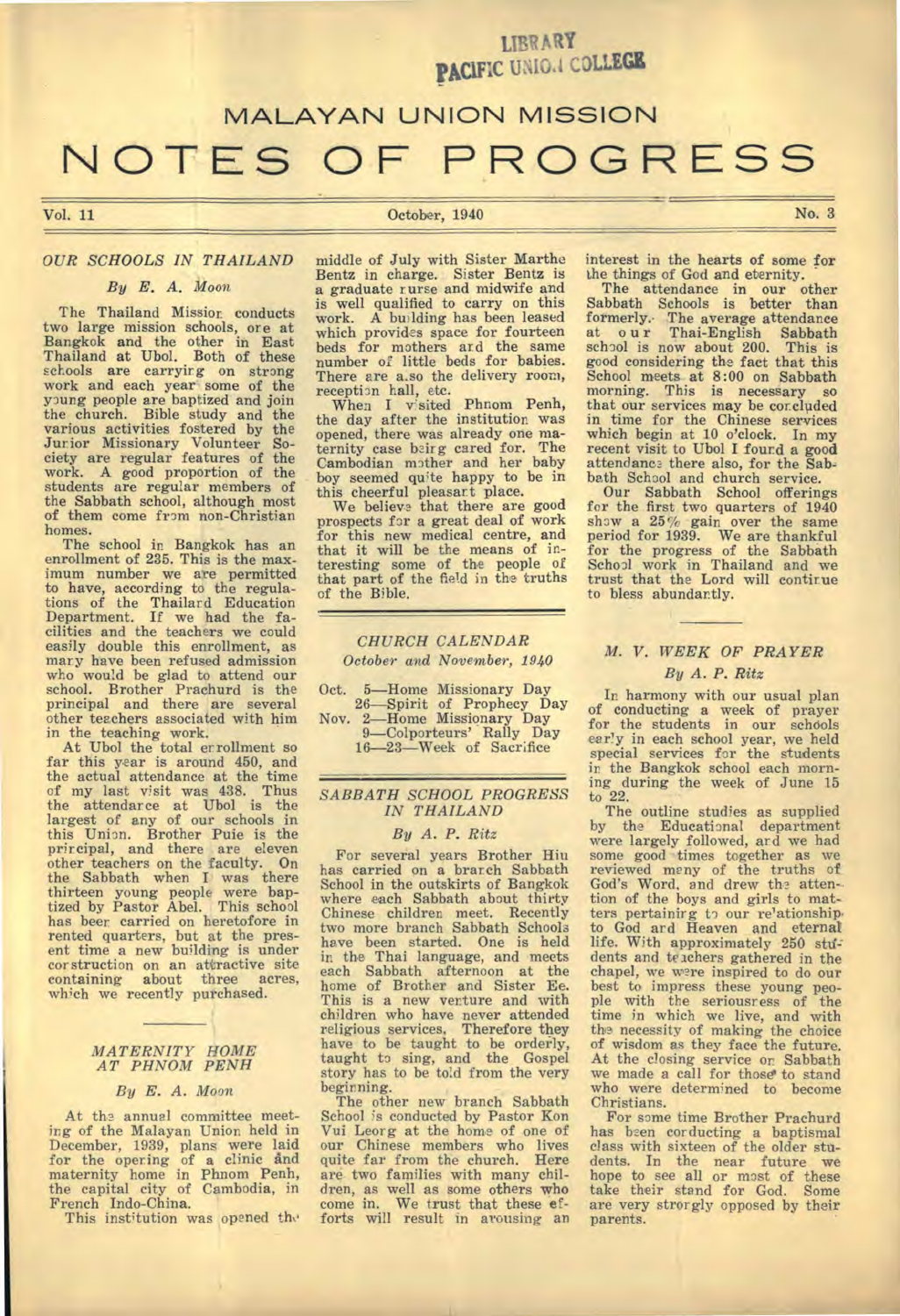# *"HEART" BEATS*

# *By H. W. Jewkes*

Even though we are now into the last month of the third quarter of 1940, complete reports have not arrived from all our local missions revealing the full story of progress, yet we are confident that the 'heart of the church' is doing its duty in every part of the field.

Comparing the second quarter of 1940 with that of 1939 we are happy to announce that there is a splendid increase in membership. Malaya tops the list with an increase of 111 members, and Thailand follows as a close second with 103 new members.

The Investment idea is finding new life in Sarawak. A year ago only \$1.45 was gathered in whereas this past quarter reveals a congratulatory increase to \$24.53.

The appeal to Sabbath School members, that sourded in 1925, for birthday gifts to advance the work into new fields has always received a hearty response in the Malayan Union. Thailand during the past quarter leads our five missions to an increase of 48 per cent over last year's second quarter. This is indeed encouraging, especially in view of the recommendation from the General Conference "that durirg the present world emergency due to war and the inability of several countries to contribute directly to the worldwide missions programme, the birthday offerings now being used for new work and workers, be devoted to meeting emergency needs for the duration of war corditions."

Surely we will earnestly do our part to the *giving* of more birthday offerings than ever before, for this objective is as vitally important as it has ever been during the past fourteen years since the plan was first launched.

During the past quarter a new Sabbath School was started in Kulu, Thailand, with a membership of 7. This may seem a small number compared to the largest Sabbath School in the the Union, which also is in Thailand, at Bangkok having a membership of 195; but it is a good beginning and we will be looking for good reports from this new 'heart of the church.'

Branch' Sabbath Schools are increasing in numbers. Thailand claims three, Sarawak two, and Malaya ten. Here we have the beginnings of more Sabbath Schools. To keep up the interest in soul saving, which is the goal of all goals, every Sabbath School should have at least one branch school. Superintendents and church leaders, let us branch out into greater soul *saving.* 

Borneo leads in members entitled to perfect record ribbons. . Sixteen ribbons were earned for one, two, and three years as the past quarter closed. But when it comes to perfect record cards of honour we turn to Malaya again who leads with 189. Friends, yes Sabbath School members; let us not lose the b'essings that come from daily study of the Book of books and the joyous privilege of being present and on time each Sabbath at our Sabbath School.

French Indo-Chira sends in a good report. Their membership is only 202 whereas their average attendance is 267. Three of their Sabbath Schools reached the weekly firancial goal, and four of the seven schools reached the mem-bership goal. Are we all doing our utmost to bring in the "missing" members? He loves every one.

Time hastens on; the end draws near. Are you a regular Sabbath School member? If not, why rot?<br>It's time to join the Sabbath It's time to join the Sabbath School army of 2,330.

#### *PRAYER*

#### *By W. W. R. Lake*

If the essence of prayer is desire, and nobody is without desire; if prayer is the sublimating and correcting of desire, the weeding out of the base, the planting of the beautiful and good; if prayer is the effort to get at the meaning of things, and getting at the meaning of things is surely getting nearer to God, then it is obvious that the Ibar brethren in their simple faith have solved much of the meaning of prayer, and submitted their desires to the alchemy of the Word of God. Three experiences have been sent to me by brother Elam Sinaga of the Tatau River work which illustrate their Christian character in these principles.

"We had gathered at the home of Brother Turi when this brother with face aglow related his experience with a poisonous snake. While out in the field working, an "ular negkrudu" bit him on the leg injecting its venomous poison. The usual result of an attack from this reptile is an exaggerated swelling followed by coma, and in some instances, death. Our brother remembering God's promise that `they shall take up serpents and if they drink any deadly thing, it shall not\ hurt them,' prayed that this experience would rot only en-large his faith in His Master but

it would open the eyes of those around him so that they might believe in the true God and His willingness to hear petitions and answer. Was he rewarded for his simple faith? The answer is found in that no terrifying symptoms developed to the astonishment of all the people. The news spread far and wide to the glory of God.

"A sister testified to the same thing. She also was bitten by a poisonous snake by the name of "ular entikeor.' When she realized what had bitten her, she screamed, but remembering God's promise of help she knelt down and asked the Lord to fulfil His promise in her case. The usual resultant effect of a bite from this reptile is cramps, ghastly bluish tint of the skin, and coma ending sometimes in death. But to the surprise of all nothing happened to her. At this gathering she testified to the power of prayer and the goodness of God, a n d what a privilege it was to her to find that the Kirg of Kings answere i the petition of a poor ignorant woman.

"Ar other brother got up and with a ring in his voice testified to the truthfulness of God's Word and effect of prayer upon his life. He told us that a centipede of an urusually vic'ous appearance punctured his foot with poison,'but remembering God's expansive providence and power, he raised his voice to Him, and the awful pain that usually results from contact with a centipede did not appear.

"You know, brother Lake," writes brother Elam Sinaga, "I am fully persuaded to believe the truthfulness' of the promises of God when I see it manifested in the lives of these simple people who take God's Word just as it stands and just what it says. They pray like little children, believe like little children, and expect their<br>answers from the Lord in accordance with the teachings of His Word like little children. That is why, brother Lake, we should not disappoint them in the least."

These prayers have been answered but there are certainly prayers that are not answered, at least in the form in which the petitions are made. "For this thing," said Paul, "I besought the Lord thrice." A crescendo of agony, then silence, wherein a still, small voice said to him, "My grace is sufficient for thee." Paul trailing his infirmity through the world, enlightened and inspired by God's grace, was an infinitely greater Paul than the Paul from whose flesh the thorn might have been removed. The reason people keep on praying is because multitudes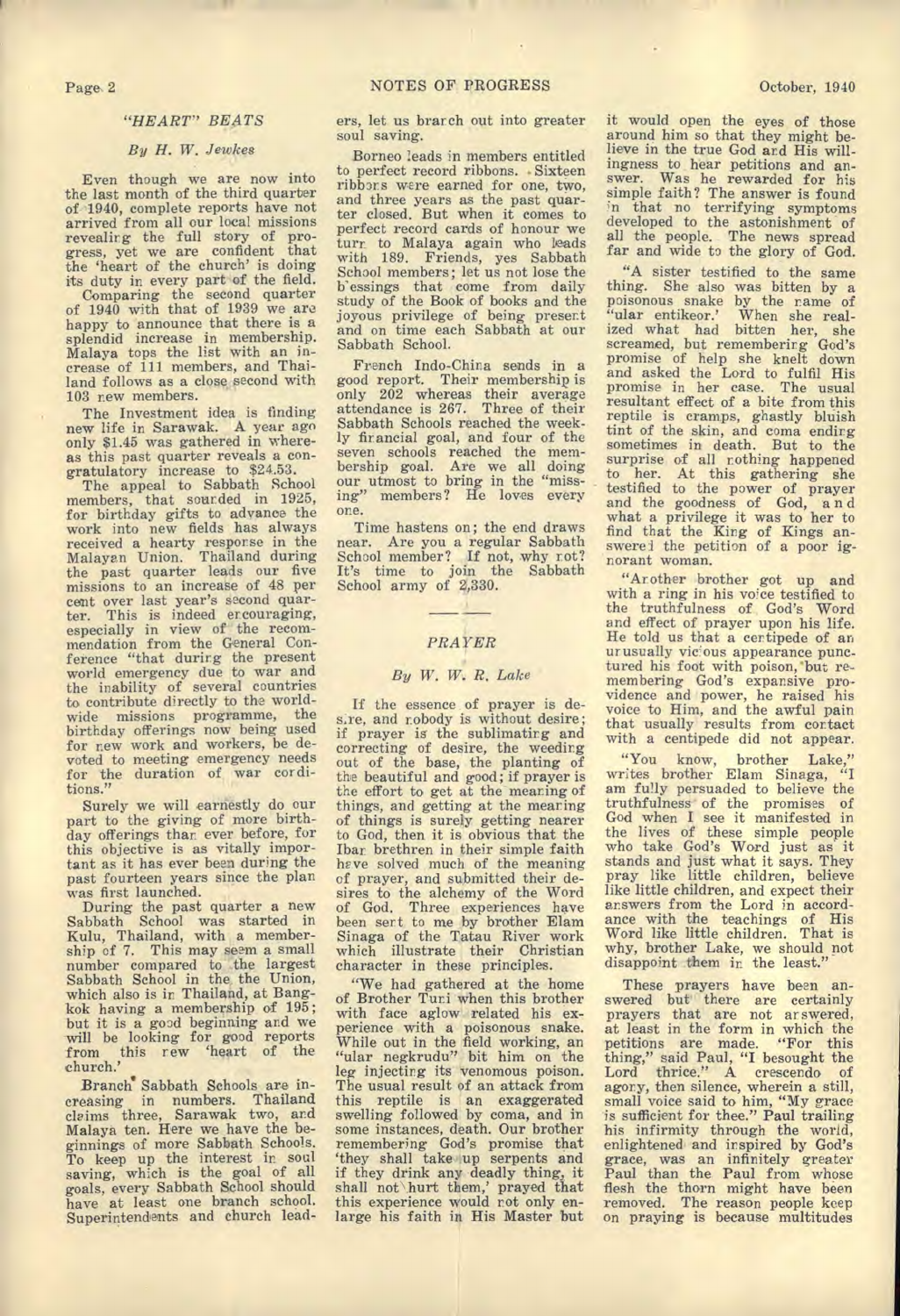# **REPORT OF TITHE AND SABBATH SCHOOL OFFERINGS**

| (All items in Local Currency)                                         |                                                        |                                                           |                                                    |                                       |                                                  |                                                  |                                                  |                                                                 |  |
|-----------------------------------------------------------------------|--------------------------------------------------------|-----------------------------------------------------------|----------------------------------------------------|---------------------------------------|--------------------------------------------------|--------------------------------------------------|--------------------------------------------------|-----------------------------------------------------------------|--|
| Mission                                                               | 1939                                                   | TITHE<br>1940                                             | Gain                                               | Percentage<br>of Gain                 | 1939                                             | SAB. SCHOOL<br>1940                              | Loss or<br>Gain                                  | Percentage<br>Loss or Gain                                      |  |
| B. N. Borneo<br>Fr. Indo-China<br>Malay States<br>Sarawak<br>Thailand | 1,172,14<br>1.320.29<br>8.397.35<br>670.87<br>1,465.64 | 1,350.44<br>3.598.14<br>10,110.21<br>1,024.91<br>2,210.81 | 178.30<br>2,277.85<br>1,712.86<br>354.04<br>745.17 | 15%<br>$173\,\%$<br>20%<br>53%<br>51% | 388.48<br>255.12<br>2,958.89<br>298.85<br>524.39 | 368.64<br>256.41<br>3,400.19<br>410.82<br>663.22 | 19.84L<br>1.29G<br>441,30G<br>111.97G<br>138,83G | $5\%L$<br>$\frac{1}{2}\% G$<br>$15\%$ G<br>$37\%$ G<br>$26\%$ G |  |
| Total                                                                 | 13.026.29                                              | 18.294.51                                                 | 5,268.22                                           | 40%                                   | 4.425.73                                         | 5,099.28                                         | 673.55G                                          | 15%                                                             |  |
|                                                                       | <b>CONTRACT</b>                                        |                                                           |                                                    |                                       |                                                  |                                                  |                                                  | Leonard F. Bohner, Treasurer                                    |  |

of them have made the discovery that while prayer does not always change things it changes them, and they have learned the meaning of the paradox, "When I am weak, then am I strong."

#### *"SUNBEAMS"*

#### *By H. W. Jetukes*

Since the beginning of two Prejunior Classes for our boys and girls, new life has been demonstrated in the Junior Societies of Malaya. As this year began, there came with it the requirements for the "Sunbeam" and "Lightbearer" classes. Immediate-ly the boys and girls started to complete these requirements.

In Penang, enthusiasm was so keen that the teachers also joined the juniors in completing the requirements, and on June 28 the Penang Jurior Society took the honours in having the first In-vestiture service for "Sunbeams." Fifteen were invested with all dignity and splendour with Melanthon Nadeak presidirg as chairman.

A very fitting programme was arranged, all car didates taking part and demonstrating their ability in having completed the work satisfactorily.

An indication of the activity of this society is further shown by their Missionary Work. For the first half of this year, they present the following report, which indicates, "A little child shall lead them:"

| <b>Bible Reading</b>       | 8     |
|----------------------------|-------|
| Missionary Visits          | 35    |
| Persons taken to Meetings  | 47    |
| Persons helped             | 163   |
| Treatments given           | 53    |
| Clothes given              | 100   |
| Tracts distributed         | 5.633 |
| Missionary Letters written | 25    |

The Junior Society at our Mount View School, Kuala Lumpur, is also actively working to complete the 'Sunbeam" requirements. Fourteen boys with the teachers are nearing the top of the requirement ladder.

Singapore always does its part. Word has been sent in that a large rumber of the children are enrolling in the Classes.

From Kuching, Bro. Choo writes that sixty children are working

on the "Sunbeam" requirements. There are more Juniors who would thrill with the opportunity of working for the "Sunbeam" Insignia. Seniors, leaders, let's *give them* the privileges that are theirs !

#### *TO SAVE OTHERS IS TO SAVE ONESELF*

#### *By Wong Kiat Sam*

Every Seventh-day Adventist, whether he be missior-worker or lay-member, young or old if he but has an ardent desire and aim and believes that "to save others is to save oneself," will surely gather men to Christ as a fisherman gathers fish. There is a Chinese proverb which says, "If you have saved one soul, it is equivalent to your having built a seven-story pagoda." They value the life of a person as about the cost of building a pagoda. But to us Christians and according to the Bible, the price of one saved to Christ is unlimited. It is invalu-able, for the world with all its riches cannot buy a soul. So everyone who is a Severth-day Adventist, should put forth his utmost efforts in the cause of saving the lost.

Because "the love of Christ constraireth us," we' should hold up the cross of our Lord Jesus Christ before all men in every place no matter what the circumstances.

First of all we should be witnesses in the home, then to our kinsmen, and lastly to those around

us. Prayer with irdustriousness is the secret to success. We should pray often and work very hard. If we think of doing a great work for God by converting precious souls to Christ and put no effort into it, as surely as the ocean contains water, it will come to nought. If a bee were to fly in and out among the beautiful flowers only, it would accomplish nothirg. But if it goes into the flowers one by one, in the end it will have gatl ered all the honey. If we really believe that to save others is to save oneself, we will certainly go to every home, one by one as the bee does to the flowers, and preach the truth to them.

Tracts should be in our pockets all the time, for by them, we are able to preach to others. Besides, tracts are easily d'stributed. On the train or boat, anywhere we go we can give them away and thus sow seeds of truth in the hearts of men.

I am a Christian today because I received some convincing tracts from some faithful members and was converted through reading them.

During my past experience I have met with many people of **va-rious** nationalities. I have had Bible studies with them and many have accepted the truth. How was I able to come into contact with them? The only answer I *can*  give you is, through tracts. So let us take tracts with us whereever we go.

Every Christian who has his name written in the book of life should be wise as a serpent but harmless as a dove to preach this gospel to the people who are still sitting in the shadow of death. My former plan was to get acquainted with a stranger a day. Then I would study their habits and work. If they were in trouble